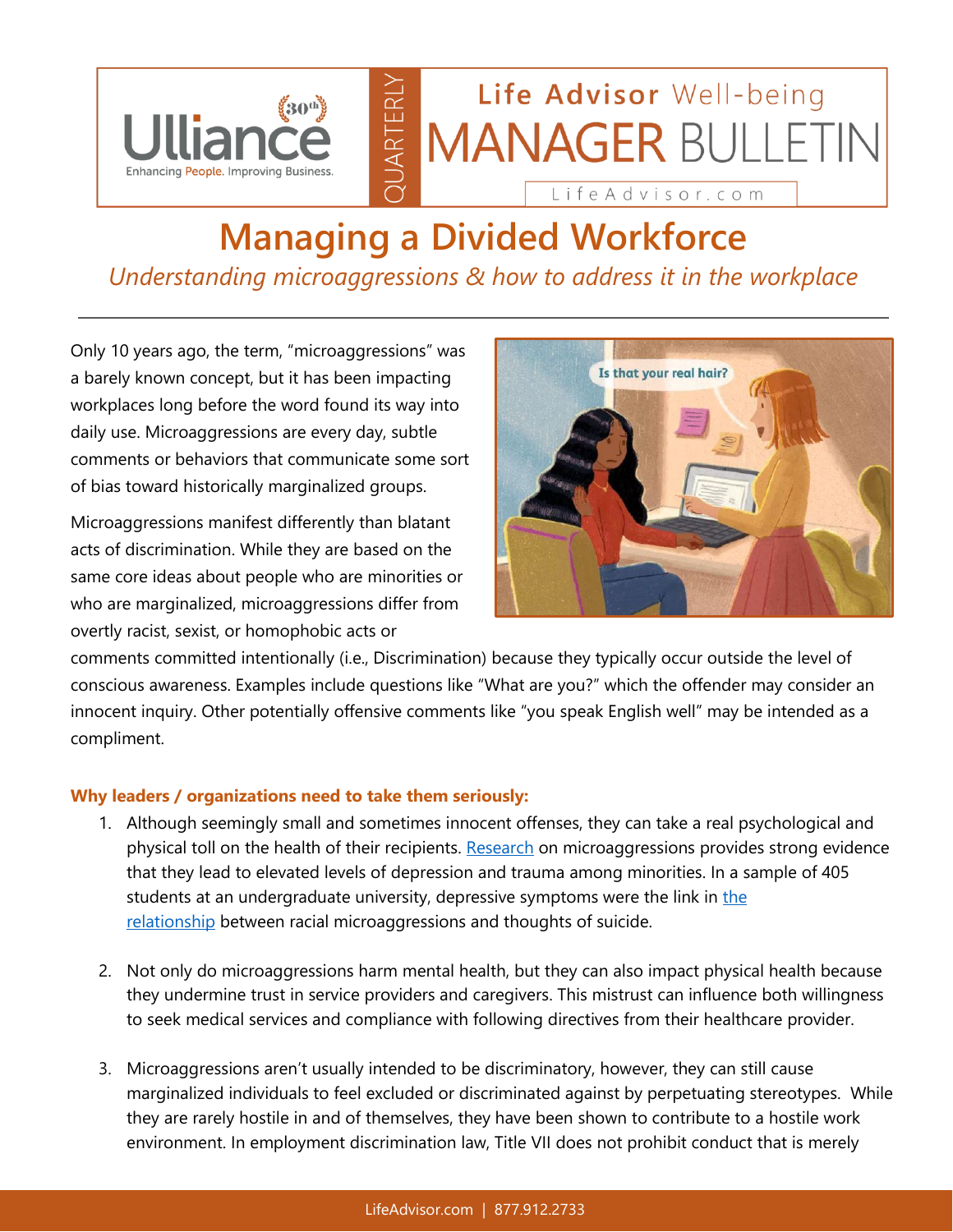

offensive, and in most cases, microaggressions fall into this category. As of now, microaggressions are, for the most part, still not seen as a form of discrimination on their own in a court of law. Be aware, though, even if microaggressions might not stand alone as a basis for an employment discrimination lawsuit, they could still be used to bolster a case.

## **What can leaders / organizations do to minimize microaggressions among their workforces?**

**First,** leaders need to accept that microaggressions are happening all around us in the workplace. Resisting the notion that this type of behavior occurs can ultimately hurt the organization. Whether you have committed or witnessed a microaggression, acknowledge the occurrence and seek to make the situation right. **Second,** advocate for annual cultural competence training. **Third,** encourage *everyone* within the organization to:



**Be vigilant -** Take regular stock of your own biases and fears so that they don't subconsciously impact your behavior.

 $\circ$ **Become curious** - Consider the ways your words and actions are perceived by others and make it a habit to stop for a second before you speak to create awareness of what you are thinking.

**Seek out varied interactions -** Find ways to learn about and interact with people who differ from you.

**Accept feedback -** Really listen to understand when people explain why certain remarks offend them. Create a work culture where constructive sharing and receiving of feedback is sanctioned.

As a leader, it is important to understand it's more typical that a recipient of microaggression ignores it because they are so common it would be difficult to address everyone as they happen. Should an employee come to you with this concern, along with the necessary actions you need to take as a manager, you can assist them with determining how they can respond. Providing employees with strategies to use can create a culture of trust where emotional well-being is prioritized. Dr. Kevin Nadal developed a tool kit called the [Guide to Responding to Microaggressions.](https://ncwwi-dms.org/resourcemenu/resource-library/inclusivity-racial-equity/cultural-responsiveness/1532-a-guide-to-responding-to-microaggressions/file) It lists *five questions to ask* when weighing the consequences of responding to a microaggression.

- *1. If I respond, could my physical safety be in danger?*
- *2. If I respond, will the person become defensive, and will this lead to an argument?*
- *3. If I respond, how will this affect my relationship with this person (e.g., co-worker, family member, etc.)*
- *4. If I don't respond, will I regret not saying something?*
- *5. If I don't respond, does that convey that I accept the behavior or statement?*